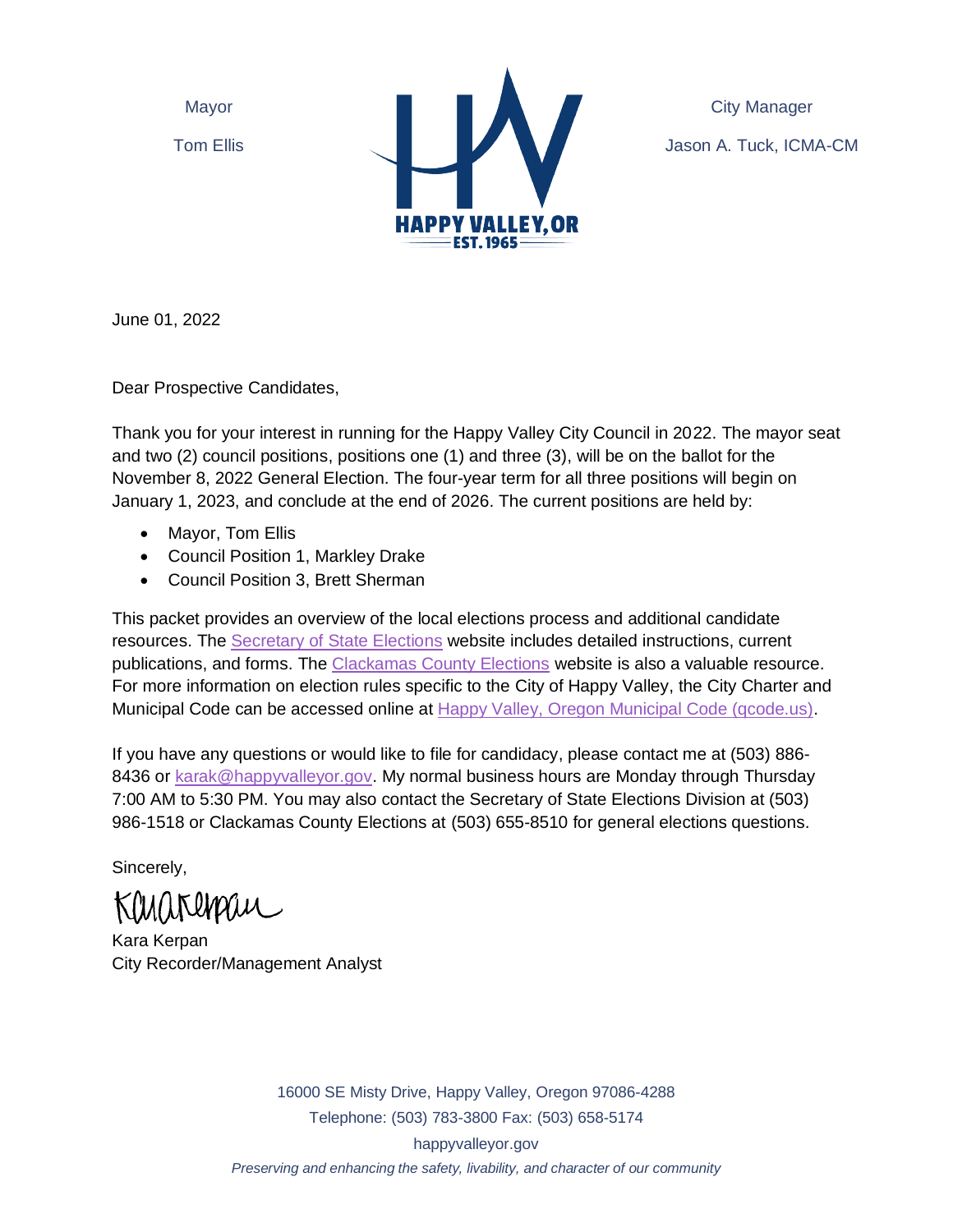# CANDIDATE PACKET GENERAL ELECTION NOVEMBER 8, 2022

## OPEN POSITIONS

The City of Happy Valley will have the mayor and two (2) councilor positions(1 and 3) on the ballot for the November 8, 2022, General Election. For each position, the four-year term begins January 1, 2023, and concludes at the end of 2026. The positions are currently held by:

- Mayor, Tom Ellis
- Council Position 1, Markley Drake
- Council Position 3, Brett Sherman

#### QUALIFICATIONS

To hold a city elective position, a candidate must be a qualified elector as defined in Section 2, Article II of the Oregon Constitution, and a resident of the City of Happy Valley for the twelve-month period immediately preceding election or appointment to office.

No person may be a candidate at a single election for more than one city office. Neither the mayor nor city councilor may be employed by the city. All elections for city offices are nonpartisan.

#### GENERAL INFORMATION

The City of Happy Valley is governed by the Happy Valley City Council, which is comprised of a mayor and four councilors nominated and elected by the city at large. Members serve a four-year term and are elected bi-annually at the General Election in November. Terms are staggered so there are not more than two councilor positions up for election at any given time.

The Happy Valley City Council serves on a voluntary basis and dedicates a considerable amount of time attending meetings and representing the city in regional and statewide capacities.

The Happy Valley City Council conducts its regular and work session meetings on the first and third Tuesday of each month at 6 and 7 PM. Members of the Happy Valley City Council also meet as part of the Budget Committee in March, April, and/or May of every year. Members attend other city, county, or regional meetings throughout their term.

Members of the Happy Valley City Council must take an Oath of Office before commencing duties. They are also required to file an annual Statement of Economic Interest with the Oregon Government Ethics Commission.

#### IMPORTANT DATES

If you are interested in running for office, here are critical dates for your calendar:

**November 8, 2021** Any person running for City office must have been a city resident by this date.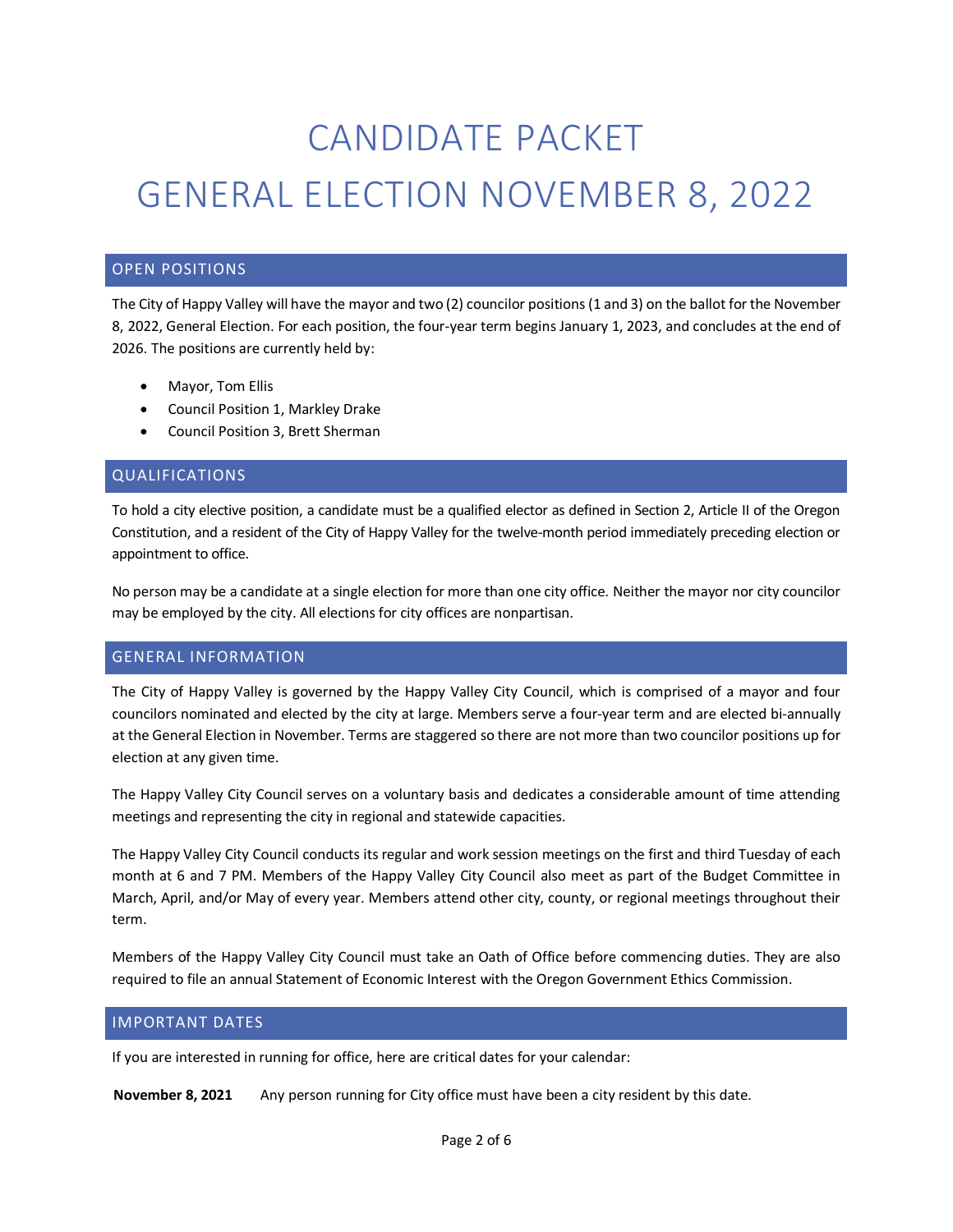| July 11, 2022         | The first date that a prospective candidate can submit candidacy forms to the City<br>Elections Official (Kara Kerpan, City Recorder).                                                        |
|-----------------------|-----------------------------------------------------------------------------------------------------------------------------------------------------------------------------------------------|
|                       | The Happy Valley Municipal Code does not allow petitions to be submitted any sooner<br>than 120 days before an election.                                                                      |
|                       | NOTE: Signature sheets must be approved before circulation.                                                                                                                                   |
| <b>August 8, 2022</b> | If filing by nomination petition, submitting signature sheets by this date would allow the<br>necessary time to verify signatures and collect additional signatures if necessary.             |
| August 30, 2022       | The last day for a candidate to file by declaration or nomination petition.                                                                                                                   |
|                       | The nomination petition must be verified, containing 100 percent of the required number<br>of signatures with the City Recorder. Documents must be filed before City Hall closure at 5<br>PM. |
|                       | The State of Oregon and Happy Valley Municipal Code does not allow petitions to be<br>submitted any later than 70 days before an election.                                                    |
| September 2, 2022     | Last day to withdraw candidacy or nomination. The SEL150 form must be submitted to the<br>City Recorder no later than 5 PM.                                                                   |
|                       | The State of Oregon and Happy Valley Municipal Code does not allow withdrawals any later<br>than the 67 <sup>th</sup> day before an election.                                                 |
| September 8, 2022     | Final day for City Recorder to submit names of candidates to Clackamas County Elections<br>office for the November 8, 2022 General Election.                                                  |
| September 12, 2022    | Last day for city candidates to file voters' pamphlet statements with the county elections<br>office for inclusion in the Voters' Pamphlet.                                                   |
| October 19, 2022      | County Elections Office mails out ballots to voters and Drop Sites open.                                                                                                                      |
| November 8, 2022      | <b>Election Day</b>                                                                                                                                                                           |
| January 2023          | Oaths of Office administered at the first council meeting of the year, after certified<br>election results are received from Clackamas County.                                                |

## HOW TO FILE FOR CANDIDACY

In the City of Happy Valley, candidates may file by declaration or nominating petition with the City Recorder (City Elections Official). Candidate filing forms can be submitted:

- By using our online submission form (those filing by declaration only) <https://docs.happyvalleyor.gov/Forms/CandidateDeclaration>
- In-person by appointment during normal business hours. Please call (503) 886-8436 or email [karak@happyvalleyor.gov.](mailto:karak@happyvalleyor.gov)
- Mailed to the City of Happy Valley, Attention City Recorder at 16000 SE Misty Drive Happy Valley, OR 97086.
- Sent as a scanned attachment to an email.

Approved candidate filing forms are linked in this packet, accessible on th[e Secretary of State Elections Division](https://sos.oregon.gov/elections/Pages/electionforms.aspx) and [Clackamas County Elections](http://www.clackamas.us/elections/) websites, or available through the City Recorder.

FILING BY DECLARATION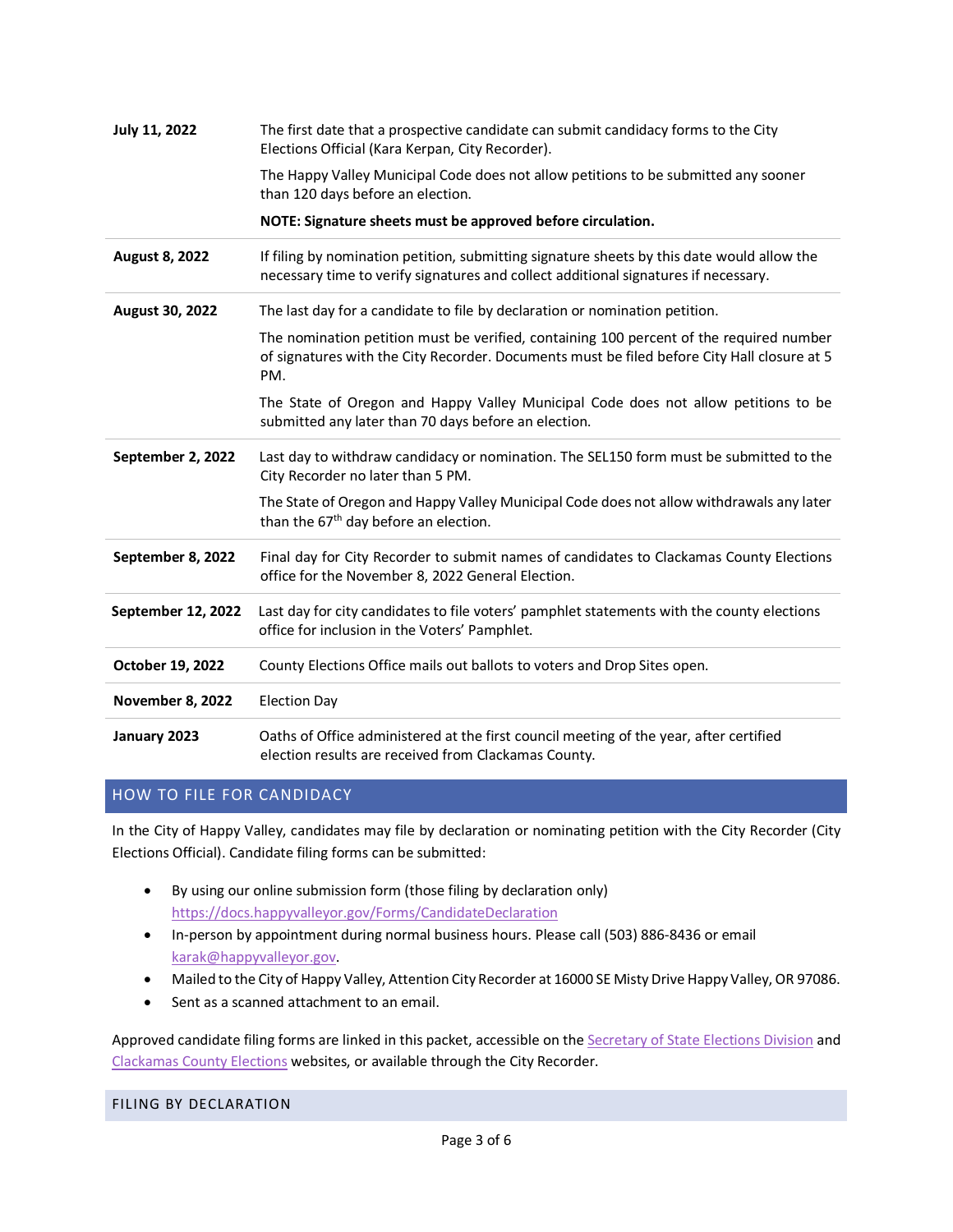- 1. Complete Form SEL101: [Candidate Filing Major Political Party or Nonpartisan](http://sos.oregon.gov/elections/Documents/SEL101.pdf) and submit it to the City Recorder via ou[r online form,](https://docs.happyvalleyor.gov/Forms/CandidateDeclaration) an in-person appointment, mail, or email, along with the required filing fee of \$50. If not submitting via our online form, the fee can be paid in-person at City Hall or via check to the City of Happy Valley. Please make an appointment by calling (503) 886-8436 or emailing karak@happyvalleyor.gov.
- 2. Review the Candidate "Quick Guide" on [Campaign Finance Reporting in Oregon](https://sos.oregon.gov/elections/Documents/candidatequickguide.pdf) and the 2022 Campaign [Finance Manual](https://sos.oregon.gov/elections/Documents/campaign-finance.pdf) on the Secretary of State Elections Division site. Determine whether you need to create a candidate committee and observe the filing deadlines. For questions, contact the Secretary of State Elections Division at (503) 986-1518.

#### FILING BY NOMINATION PETITION

- 1. Set up an in-person appointment, mail or email the following two forms with the City Recorder:
	- a. [Form SEL101: Candidate Filing Major Political Party or Nonpartisan](https://sos.oregon.gov/elections/Documents/SEL101.pdf) NOTE: Prospective Petition box must be selected on the form. Candidates must also indicate whether circulators will be paid.
	- b. [Form SEL121: Candidate Signature Sheet-](https://sos.oregon.gov/elections/Documents/SEL121.pdf) Nonpartisan NOTE: All signature sheets must be approved by the City Recorder in writing before circulating. Failure to do so will result in the rejection of those signature sheets.
- 2. The City Recorder will review the SEL101 and SEL121 for required information. If the forms are complete, the City Recorder will provide written approval to circulate the prospective nominating petition. The written approval will include a petition number, number of signatures required from registered voters and the filing deadline.
- 3. Before collecting any signatures on the approved SEL121 petition sheets, the candidate must review the legal requirements and guidelines for circulating a candidate nominating petition with circulators. Requirements are available in the [City, County and District Candidate Manual](https://sos.oregon.gov/elections/Documents/county-city-district-candidates.pdf) available on the Oregon Secretary of State website.
- 4. Candidates filing by nomination petition must obtain twenty or more signatures. This is lower than the requirement set forth by the Secretary of State (either five hundred signatures or 1% of the number of votes cast in the city for governor). A candidate is advised to obtain more than the required number of signatures to ensure the petition contains enough valid signatures.
- 5. After obtaining the appropriate number of signatures, candidates must bring the following to the City Recorder:
	- a. Signature Sheets (Original, Hard Copies) NOTE: Each signature sheet certification must be signed and dated by the circulator, and each sheet must be numbered sequentially in the space provided.
	- b. Completed SEL338: [Petition Submission](http://sos.oregon.gov/elections/Documents/SEL338.pdf)
- 6. Once all documents have been received, the City Recorder will submit the signatures to the County Elections Official for signature verification. The County Elections Official will verify the original signatures against the voters' current registration record and return the certified signature sheets to the City Recorder. A candidate must allow sufficient time for signatures to be verified before the filing deadlines.
- 7. The City Recorder will notify the candidate of the results of the signature verification. If it is determined that there are not enough valid signatures and the filing deadline has not passed, the candidate may submit additional signatures.
- 8. Review the [Candidate "Quick Guide" on Campaign Finance Reporting in Or](https://sos.oregon.gov/elections/Documents/candidatequickguide.pdf)egon and the 2022 Campaign [Finance Manual](https://sos.oregon.gov/elections/Documents/campaign-finance.pdf) on the Secretary of State Elections Division site. Determine whether you need to create a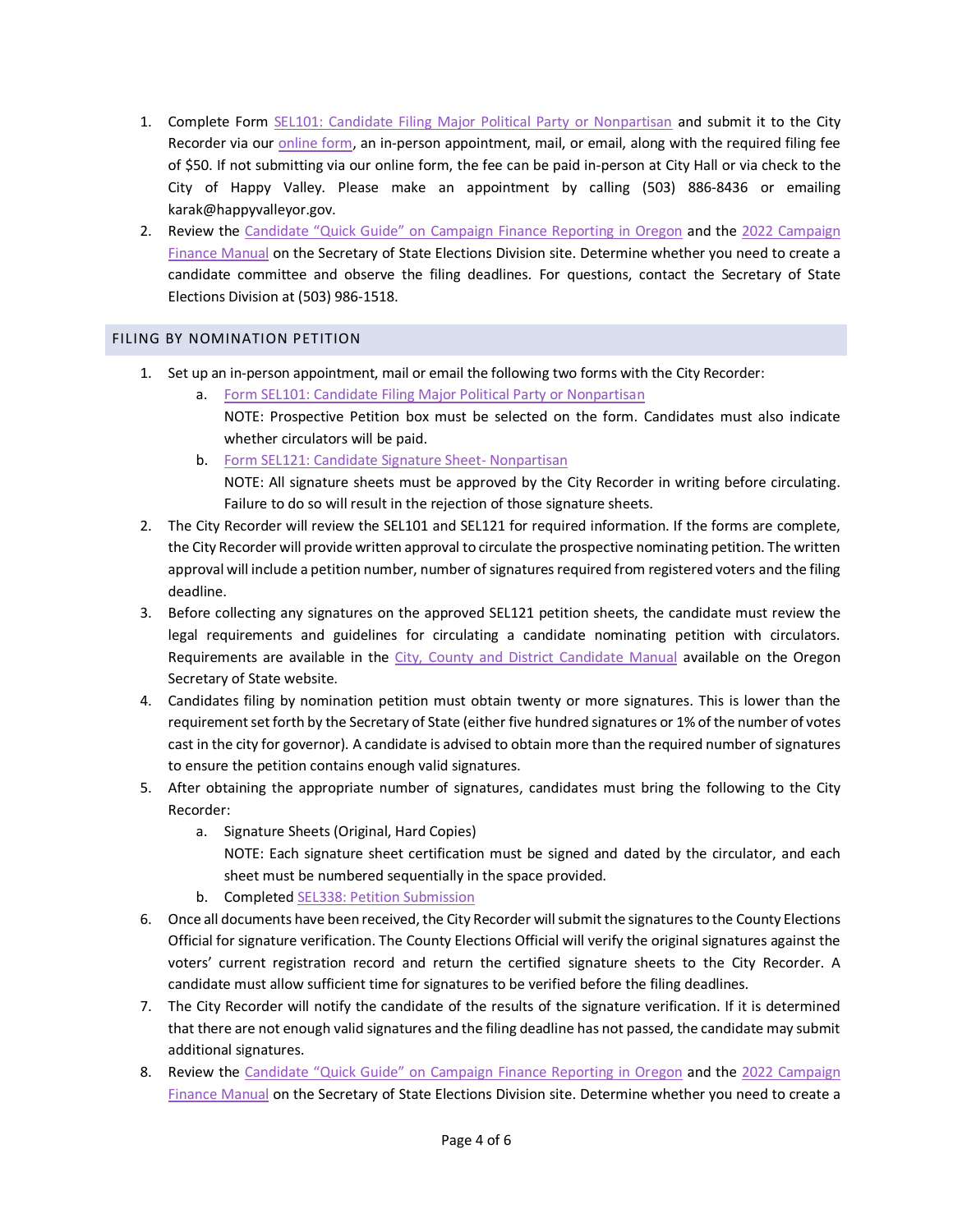candidate committee and observe the filing deadlines. For questions, contact the Secretary of State Elections Division at (503) 986-1518.

#### CAMPAIGN FINANCE

Campaign finance laws in Oregon require candidates to create a candidate committee not later than three business days after first receiving a contribution or making an expenditure or not later than the deadline for filing a nomination petition, declaration of candidacy or certificate of nomination, whichever occurs first.

A candidate may be exempt from creating a candidate committee if they serve as their own treasurer, do not have an existing candidate committee, and does not expect to receive or spend more than \$750 during a calendar year.

If at any time during a calendar year the candidate exceeds \$750 in either contributions or expenditures, the candidate must establish a campaign account, file a candidate committee not later than three business days after exceeding the \$750 threshold, and either file a Certificate of Limited Contributions and Expenditure (if eligible) or file all transactions not later than seven calendar days after the threshold is exceeded.

The Secretary of State Elections Division requires the use of the Oregon Elections System for Tracking and Reporting (ORESTAR), a secure web-based electronic reporting system for candidate and voters' pamphlet filings and campaign finance reporting. If you are not exempt from creating a candidate committee, you will need to complete the following forms via ORESTAR:

- [Form SEL220: Statement of Organization for a Candidate Committee](http://sos.oregon.gov/elections/Documents/SEL220.pdf)
- [PC 7: Certificate of Limited Contributions and Expenditures](https://sos.oregon.gov/elections/Documents/PC7.pdf) or file campaign finance transactions via ORESTAR if you expect to spend or receive more than \$3,5000 for the entire calendar year.

Candidates are encouraged to review the [Candidate "Quick Guide" on Campaign Finance Reporting in Oregon](https://sos.oregon.gov/elections/Documents/candidatequickguide.pdf) and the [2022 Campaign Finance Manual](https://sos.oregon.gov/elections/Documents/campaign-finance.pdf) on the Secretary of State Elections Division site. For questions, please contact the Secretary of State Elections Division at (503) 986-1518.

## WITHDRAWAL OF CANDIDACY OR NOMINATION

To withdraw from candidacy or nomination, a candidate must file an SEL150: [Candidate Filing Withdrawal](http://sos.oregon.gov/elections/Documents/SEL150.pdf) form with the City Recorder no later than the  $67<sup>th</sup>$  day before an election.

## THE COUNTY VOTERS' PAMPHLET

Each candidate is responsible for his/her own voters' pamphlet submission with Clackamas County Elections Office. Submissions include a current photograph, brief biography, and a statement on issues.

If you would like to file a statement for inclusion in the Clackamas County Voters' Pamphlet, you will need to complete the [Joint County Voters' Pamphlet](https://dochub.clackamas.us/documents/drupal/d989ab18-2778-4976-aeaf-359145eab2ae) Candidate Statement (formerly called the Candidate's Statement for County Voters' Pamphlet form) and submit directly to Clackamas County Elections office. The filing fee is \$100.

#### POLITICAL SIGNS AND PRINTED MATERIALS

Political signs are permitted the City of Happy Valley but must comply with Happy Valley Municipal Code Section 16.45.115, which is included below: